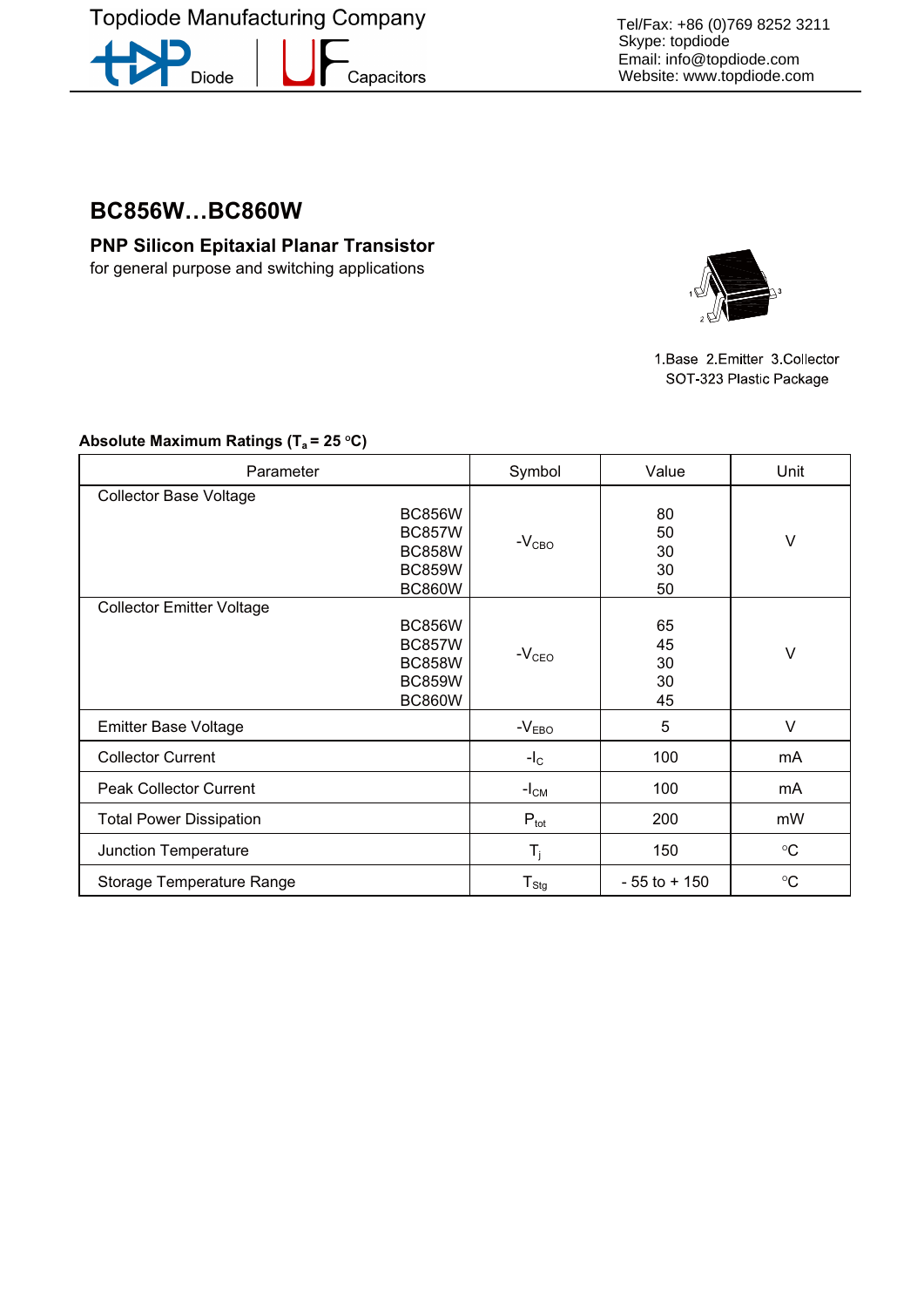R Diode

**-**<br>Capacitors

Tel/Fax: +86 (0)769 8252 3211 Skype: topdiode Email: info@topdiode.com Website: www.topdiode.com

# **Burnstanding of T** = 25 °C **Characteristics at Ta = 25 OC**

| Parameter                                                                                                              |                                                                                   | Symbol         | Min.                       | Max.         | Unit |
|------------------------------------------------------------------------------------------------------------------------|-----------------------------------------------------------------------------------|----------------|----------------------------|--------------|------|
| DC Current Gain                                                                                                        |                                                                                   |                |                            |              |      |
| at - $V_{CE}$ = 5 V, -l <sub>C</sub> = 2 mA                                                                            | BC856AW~BC860AW                                                                   | $h_{FE}$       | 125                        | 250          |      |
|                                                                                                                        | BC856BW~BC860BW                                                                   | $h_{FE}$       | 220                        | 475          |      |
|                                                                                                                        | BC856CW~BC860CW                                                                   | $h_{FE}$       | 420                        | 800          |      |
| <b>Collector Base Voltage</b>                                                                                          |                                                                                   |                |                            |              |      |
| at $-I_c = 10 \mu A$                                                                                                   | <b>BC856W</b><br><b>BC857W</b><br><b>BC858W</b><br><b>BC859W</b><br><b>BC860W</b> | $-VCBO$        | 80<br>50<br>30<br>30<br>50 |              | V    |
| <b>Collector Emitter Voltage</b>                                                                                       |                                                                                   |                |                            |              |      |
| at $-I_c = 10$ mA                                                                                                      | <b>BC856W</b><br><b>BC857W</b><br><b>BC858W</b><br><b>BC859W</b><br><b>BC860W</b> | $-VCEO$        | 65<br>45<br>30<br>30<br>45 |              | V    |
| <b>Emitter Base Voltage</b>                                                                                            |                                                                                   | $-VEBO$        | 5                          |              | V    |
| at $-IE = 1 \mu A$                                                                                                     |                                                                                   |                |                            |              |      |
| <b>Collector Base Cutoff Current</b><br>at - $V_{CB}$ = 30 V                                                           |                                                                                   | $-ICBO$        |                            | 15           | nA   |
| <b>Emitter Base Cutoff Current</b><br>at $-V_{EB} = 5 V$                                                               |                                                                                   | $-IEBO$        | $\overline{\phantom{a}}$   | 100          | nA   |
| <b>Collector Emitter Saturation Voltage</b><br>at $-I_C$ = 10 mA, $-I_B$ = 0.5 mA<br>$-IC$ = 100 mA, $-IB$ = 5 mA      |                                                                                   | $-V_{CE(sat)}$ |                            | 0.3<br>0.65  | V    |
| <b>Base Emitter Voltage</b><br>at - $V_{CE}$ = 5 V, -l <sub>C</sub> = 2 mA<br>$-V_{CE}$ = 5 V, -l <sub>C</sub> = 10 mA |                                                                                   | $-V_{BE}$      | 0.6<br>$\blacksquare$      | 0.75<br>0.82 | V    |
| <b>Transition Frequency</b>                                                                                            |                                                                                   | $f_T$          | 100                        |              | MHz  |
| at - $V_{CE}$ = 5 V, -l <sub>c</sub> = 10 mA, f = 100 MHz                                                              |                                                                                   |                |                            |              |      |
| <b>Output Capacitance</b>                                                                                              |                                                                                   | $C_{ob}$       |                            | 4.5          | pF   |
| at - $V_{CB}$ = 10 V, I <sub>E</sub> = 0, f = 1 MHz                                                                    |                                                                                   |                |                            |              |      |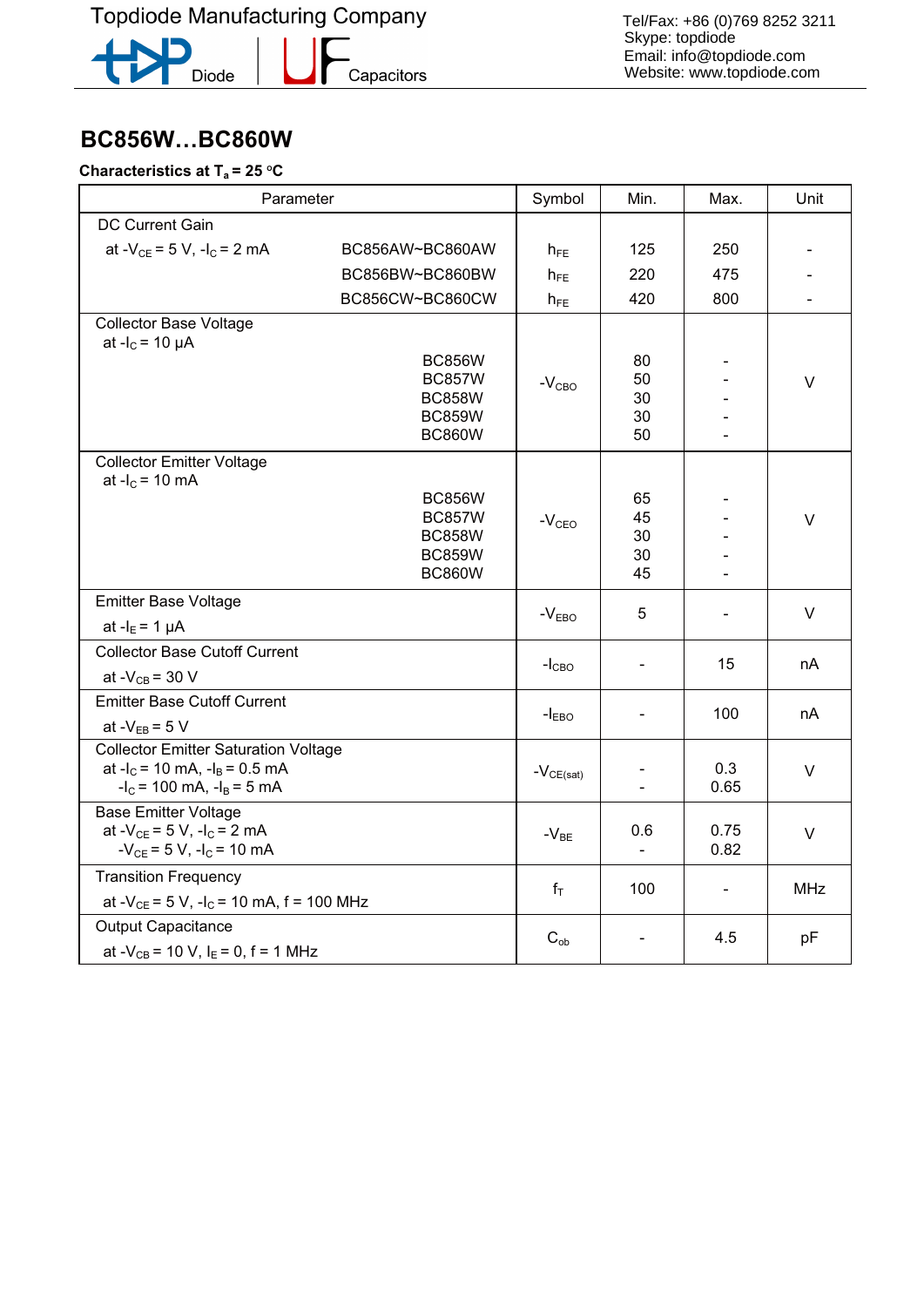**Topdiode Manufacturing Company** 



Capacitors

Tel/Fax: +86 (0)769 8252 3211 Skype: topdiode Email: info@topdiode.com Website: www.topdiode.com